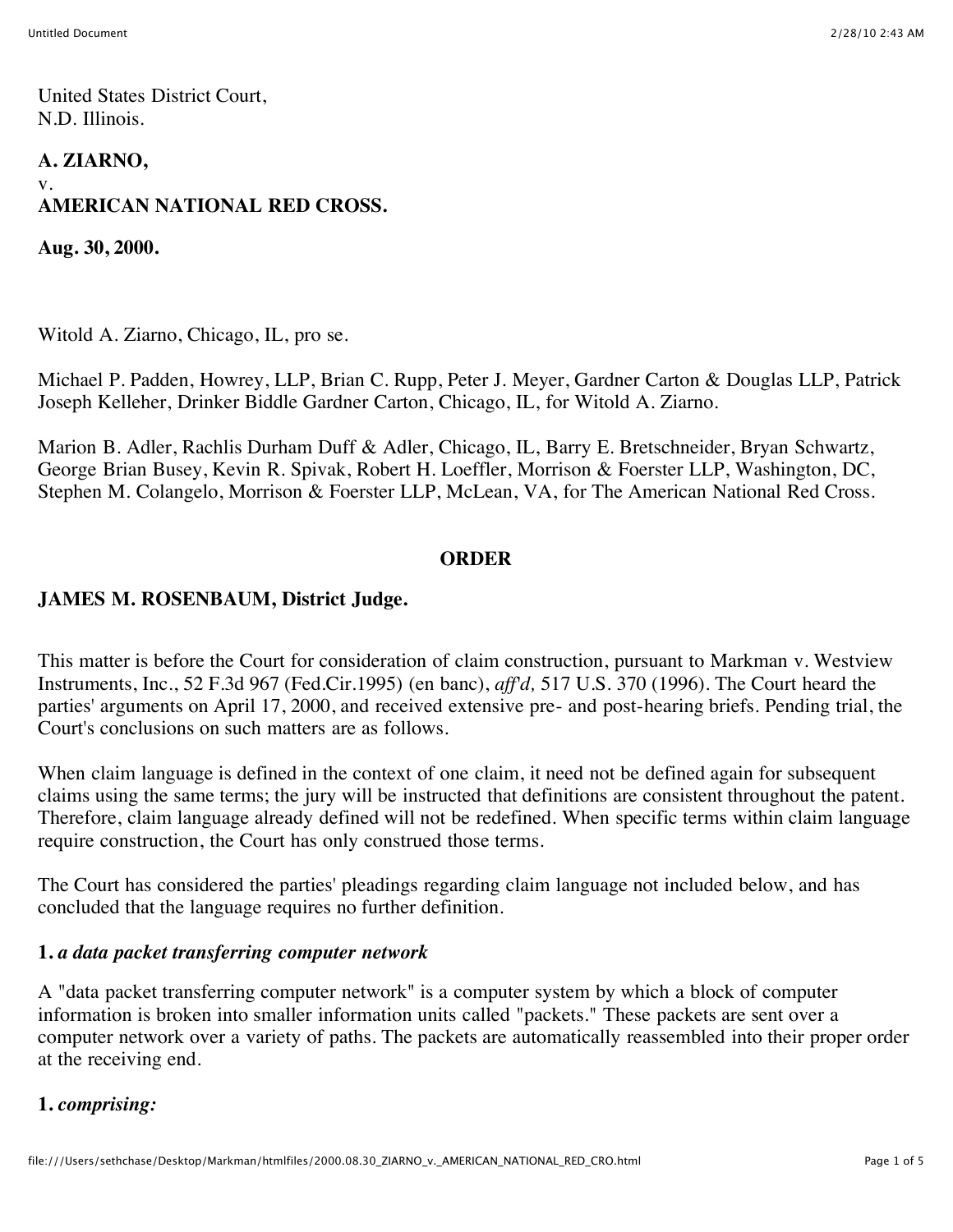including the following elements, but not excluding others. 1. *[a][i] communicating a request for a contribution data packet*

*[ii] to a plurality of remote contribution accepting devices*

*[iii] communicatively linked*

*[iv] to a contributions managing device*

*[v] and remote from each other and*

*[vi] geographically remote from said contributions management device,*

Carrying a request for a contribution from a contributions management device to more than one device which is physically separated from the packet sending device. These separated devices are electronically linked. The contribution information packets may be computer-transferred to one or more of the separated devices and maintained by the receiving device.

1. *[b] accepting said request for a contribution data packet at said remote contribution accepting devices by way of a routine, said remote contributions accepting devices utilizing a routine for accepting at least one contribution,*

A "routine" is a computer program or a portion of a computer program designed to accomplish a defined task. In this case, the contribution data packet is accepted by the physically separated contribution-accepting devices, using a routine which allows it to accept information representing one or more contributions.

1. *[d] inputting contributions at said contribution accepting devices in response to said request;*

To "input" means to provide computer-readable information to the system. Here, the contribution information is input to the contribution accepting devices.

1. *[e] receiving and recording at said contributions managing device from a plurality of said remote contribution accepting devices said contributions inputted on said plurality of said remote contribution accepting devices,*

The contributions from more than one of the contribution accepting devices are received and recorded at the physically separated contribution management devices.

3. *The method in accordance with Claim 1 further comprising correlating respective contributions with recipient data, said recipient data being selected from the group consisting of an individual who is deceased, a single recipient of a collection and a recipient selected from a plurality of recipients, to obtain correlated recipient data; temporarily storing respective correlated recipient data at respective contribution accepting devices; transferring said correlated recipient data to said contributions management device; and processing said correlated recipient data.*

The method in accord with claim one; additionally, the contribution is correlated with a specific recipient of the type described.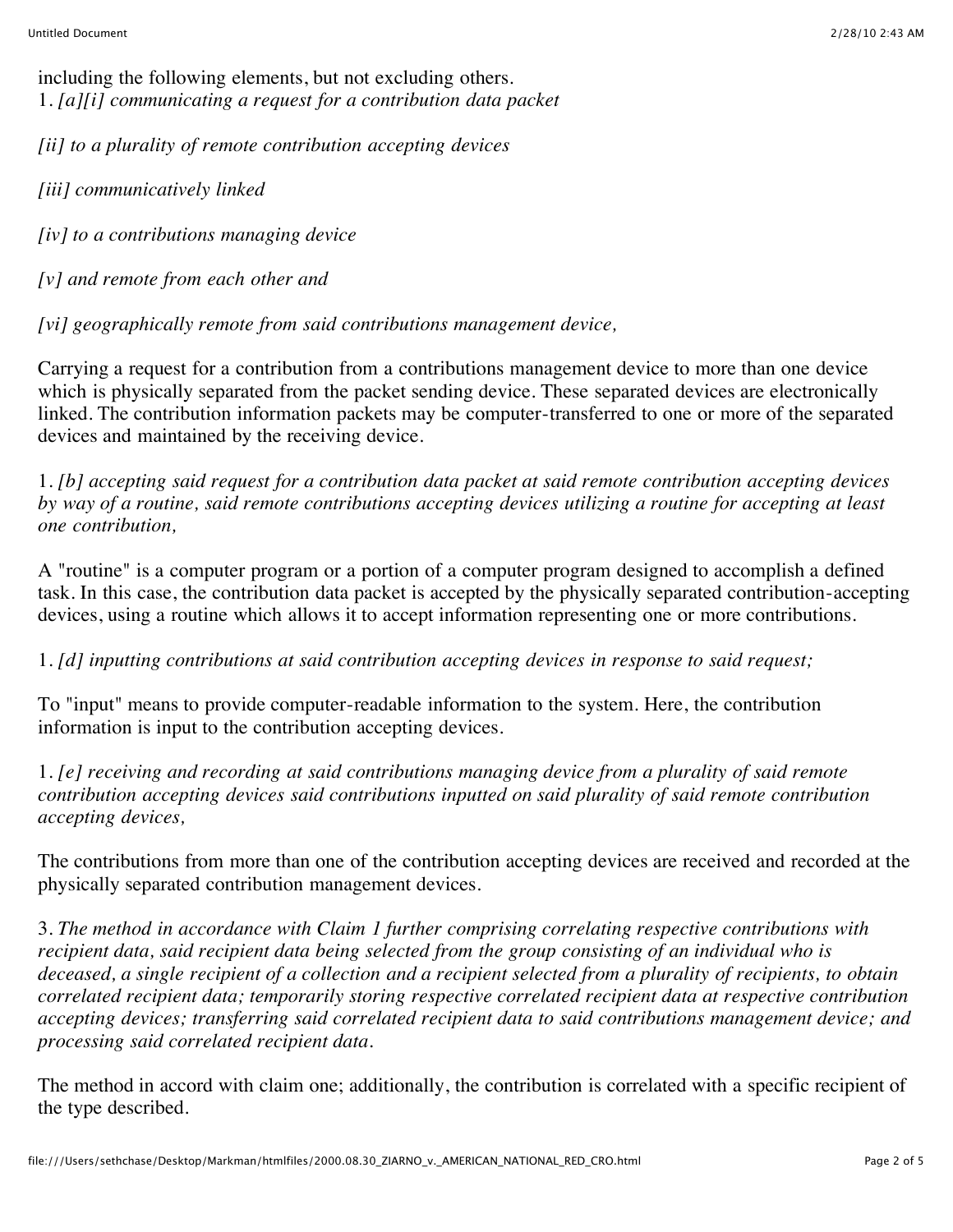5. *The method in accordance with Claim 1 further comprising presenting to prospective contributors a request for a contribution, said request for contribution comprising data packets comprising multiple display screens soliciting the entry of a contribution.*

The method described in Claim 1, and requesting that a potential contributor make an electronically-made contribution. The request for a contribution is shown on more than one visual display screen.

6. *The method in accordance with Claim 1 further comprising temporarily retaining information on said contributions on said remote contribution accepting devices prior to communication of said contributions to said contributions managing device.*

The method in accord with Claim 1; additionally, the contribution accepting devices temporarily store the contribution information before sending it to the remote contribution management device.

7. *The method in accordance with Claim 1 further comprising communicating said contributions from said contributions managing device to a funds processing device for further processing thereof.*

The method described in Claim 1; and in addition, the contribution management device transfers the information to a device which can electronically withdraw the funds from a contributor or debit a contributor's account.

8. *The method in accordance with Claim 1 further comprising [a] correlating a respective contribution to a cause to which said contribution was designated to obtain cause correlated contribution data, [b] communicating said cause correlated contribution data to a record generator remotely located from a number of contribution accepting devices, [c] generating a record at said record generator having thereon at least a portion of said cause correlated contribution data, and forwarding said record to a recipient of said record.*

A method in accord with Claim 1, which then relates the electronic contribution, which is directed to a specific cause, to a physically separated device programmed to record the contribution from more than one contribution accepting device. The record of the contribution is sent to a recipient.

16. *The method in accordance with Claim 1 further comprising correlating a respective contribution with a respective request for a contribution data packet, said request for a contribution data packet selected from a group consisting of a prayer data packet, an entreaty data packet, and a petition data packet, to obtain a correlated request; and, processing said correlated request.*

A method in accord with Claim 1, which then relates a particular contribution with a particular request for funds, including a particular prayer, or request.

18. *The method in accordance with Claim 1 further comprising correlating a respective contribution with identity data of a respective contributor making a respective contribution.*

A method in accord with Claim 1, which correlates the contribution with the party making the contribution.

21. *The method in accordance with Claim 1 in which said remote contribution accepting devices comprise*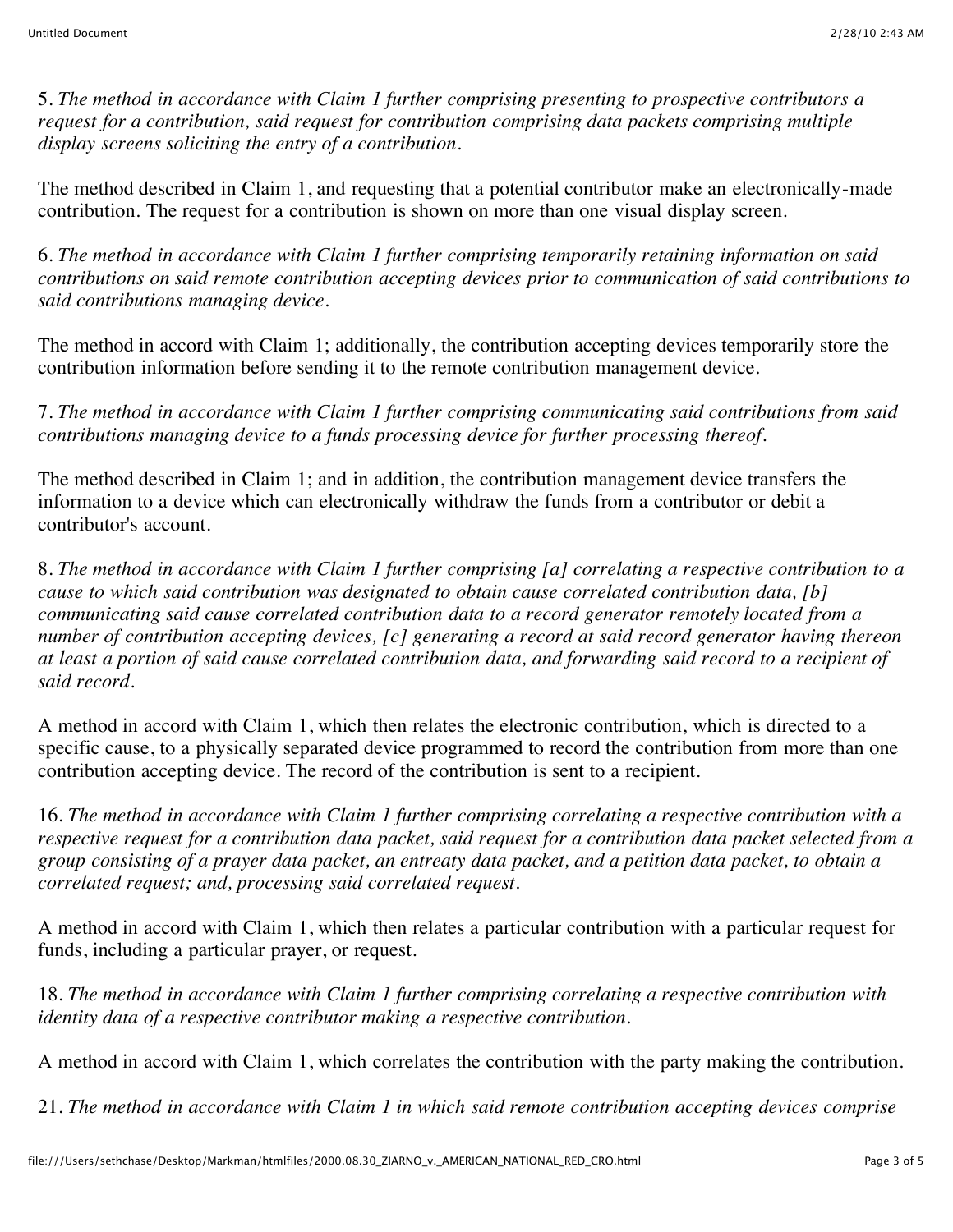*input means, said input means selected from a group consisting of a keyboard and touch sensitive screen, at least one microprocessor, and a display, and further comprising the step inputting contribution data on said remote contribution accepting device.*

This Claim is in accord with Claim 1, and describes a number of kinds of devices which can input contribution information.

23. *The method in accordance with Claim 1 further comprising presenting on said remote contribution accepting devices symbols representing operators for inducing the making of monetary contributions, said symbols comprising said request for a contribution data packet.*

An "operator" is the device by which a person triggers the action, usually by means of a button, switch, or similar triggering device. The operator, in this case, has marks or symbols specifying contribution amounts.

24. *The method in accordance with Claim 1 further comprising presenting symbols representing monetary values of an order inducing the making of contribution preferences of contributors, said values selected from the group consisting essentially of \$1, \$5, \$10, \$15, and \$N\$5, in which N is an integer and 15<=N, said symbols being communicated to said contribution accepting devices in said request for a contribution data packet*

A method in accord with Claim 1, where the request for a contribution has symbols representing contributions designed to induce such contributions. The symbols represent \$1, \$5, \$10, \$15, \$20, or any whole dollar amount over \$20.

29. *The method in accordance with Claim 1 further comprising accommodating the contribution preference of contributors by presenting on said contribution accepting devices an additional request selected from the group comprising a request for a contribution inducing the making of said contribution, and a request for the making of a contribution to a plurality of different causes.*

A method in accord with Claim 1, which requests that the contributor make more than one contribution to different causes.

31. *The method in accordance with Claim 1 in which said request comprises a plurality of requests to make contributions to a plurality of collections for which said contributions are being solicited, and further comprising correlating respective contributions with the collections for which they are designated.*

A method in accord with Claim 1, which allows the multiple contributions which have been requested, and given, to be correlated with the separate collections chosen by the contributor.

32. *The method in accordance with Claim 1 further comprising coding said contributions at said electronic contribution accepting devices to obtain coded contributions; and decoding said coded contributions at a device other than said electronic contribution accepting devices.*

"Coding" means to put the information into computer-readable format, so that the information can be read by the intended recipient, but not readily read by other recipients, whether computers or people. "Decoding" is the reverse of "coding," that is, reading the information by the recipient computer. Beyond that, this claim language does not require further definition.